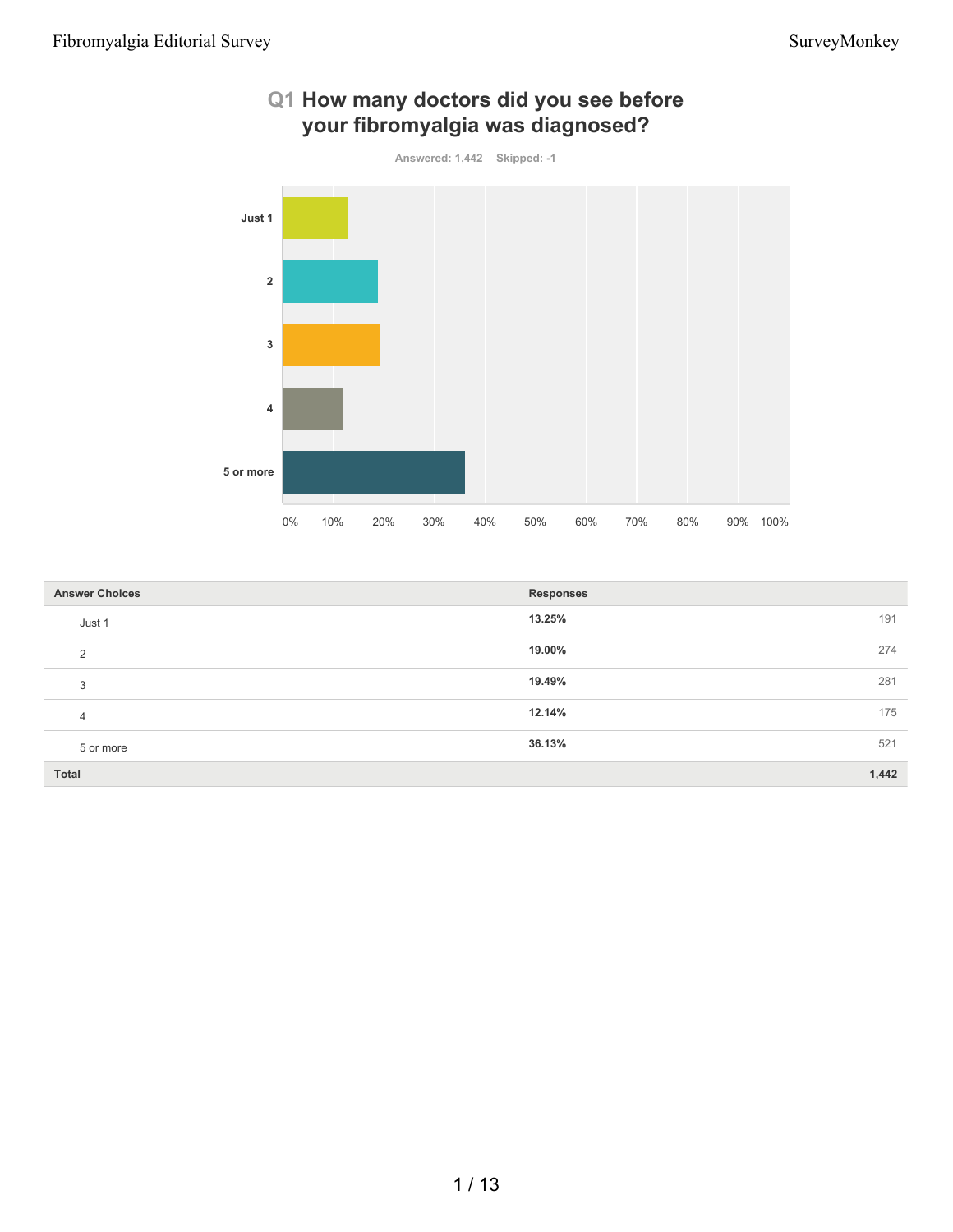

## **Q2 How have the following therapies effected your fibromyalgia symptoms?**

|                                                 | A<br>lot, Positively | <b>SomewhatPositively</b> | <b>No</b><br>effect<br>at all | I couldn't use this treatment due<br>to side effects(or physical<br>limitations in the case of<br>exercise) | I have<br>never<br>tried it | <b>Total</b> | Weighted<br>Average |
|-------------------------------------------------|----------------------|---------------------------|-------------------------------|-------------------------------------------------------------------------------------------------------------|-----------------------------|--------------|---------------------|
| Cymbalta (duloxetine)                           | 6.38%                | 17.13%                    | 16.71%                        | 29.75%                                                                                                      | 30.03%                      |              |                     |
|                                                 | 92                   | 247                       | 241                           | 429                                                                                                         | 433                         | 1,442        | 3.60                |
| Lyrica (pregabalin) or Neurontin                | 7.56%                | 22.82%                    | 15.53%                        | 32.66%                                                                                                      | 21.43%                      |              |                     |
| (gabapentin)                                    | 109                  | 329                       | 224                           | 471                                                                                                         | 309                         | 1,442        | 3.38                |
| Savella (milnacipran)                           | 2.29%                | 3.47%                     | 7.63%                         | 12.62%                                                                                                      | 73.99%                      |              |                     |
|                                                 | 33                   | 50                        | 110                           | 182                                                                                                         | 1,067                       | 1,442        | 4.53                |
| Low-dose naltrexone                             | 1.53%                | 2.84%                     | 6.80%                         | 5.06%                                                                                                       | 83.77%                      |              |                     |
|                                                 | 22                   | 41                        | 98                            | 73                                                                                                          | 1,208                       | 1,442        | 4.67                |
| Medical marijuana                               | 14.49%               | 7.84%                     | 1.60%                         | 2.43%                                                                                                       | 73.65%                      |              |                     |
|                                                 | 209                  | 113                       | 23                            | 35                                                                                                          | 1,062                       | 1,442        | 4.13                |
| Opioids                                         | 21.98%               | 35.51%                    | 8.32%                         | 9.43%                                                                                                       | 24.76%                      |              |                     |
|                                                 | 317                  | 512                       | 120                           | 136                                                                                                         | 357                         | 1,442        | 2.79                |
| Dietary changes (like going gluten              | 6.87%                | 27.46%                    | 33.15%                        | 1.11%                                                                                                       | 31.41%                      |              |                     |
| free or dairy free,<br>vegetarian, paleo, etc.) | 99                   | 396                       | 478                           | 16                                                                                                          | 453                         | 1,442        | 3.23                |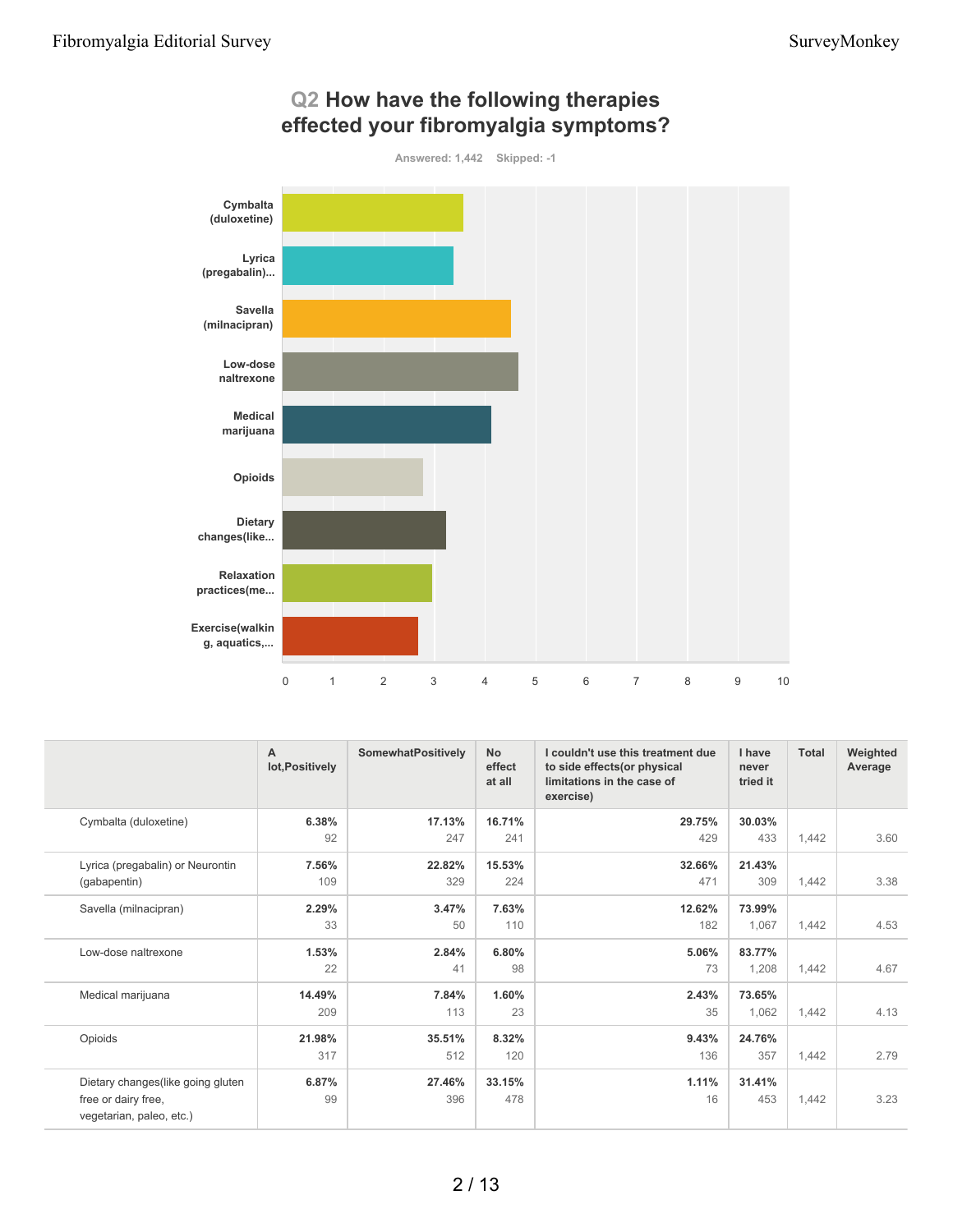| Relaxation practices (meditation,<br>yoga, Tai chi, flotation<br>therapy, etc.) | 7.35%<br>106 | 42.37%<br>611 | 20.94%<br>302 | 6.03%<br>87   | 23.30%<br>336       | .442 | 2.96 |
|---------------------------------------------------------------------------------|--------------|---------------|---------------|---------------|---------------------|------|------|
| Exercise(walking, aquatics, etc.)                                               | 7.91%<br>114 | 44.66%<br>644 | 19.83%<br>286 | 25.17%<br>363 | 2.43%<br>25<br>روزه | .442 | 2.70 |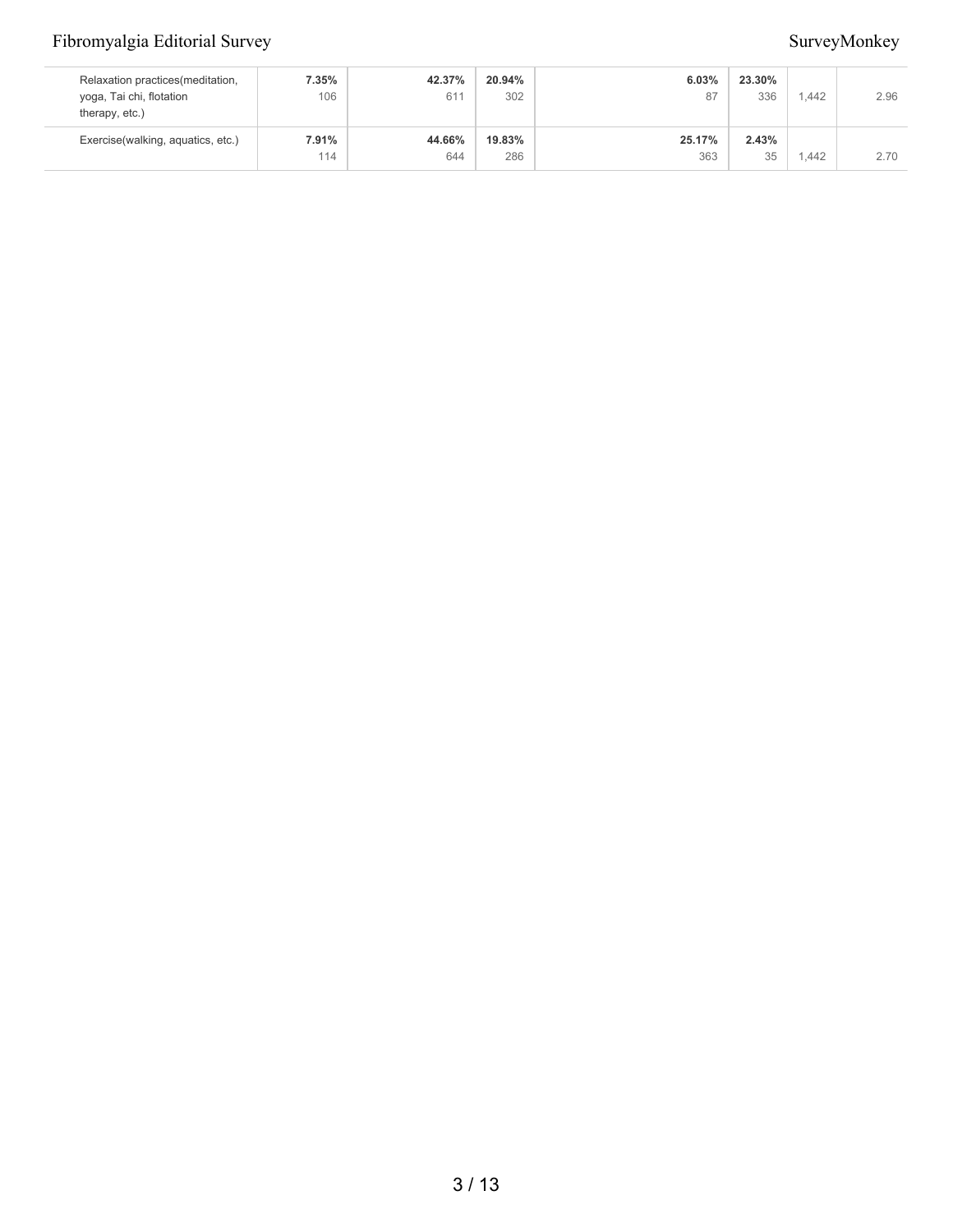## **Q3 Would you try (or have you tried) medical marijuana if it were legal in your state?**



| <b>Answer Choices</b> | <b>Responses</b> |
|-----------------------|------------------|
| Yes                   | 77.67%<br>1,120  |
| No                    | 22.33%<br>322    |
| <b>Total</b>          | 1,442            |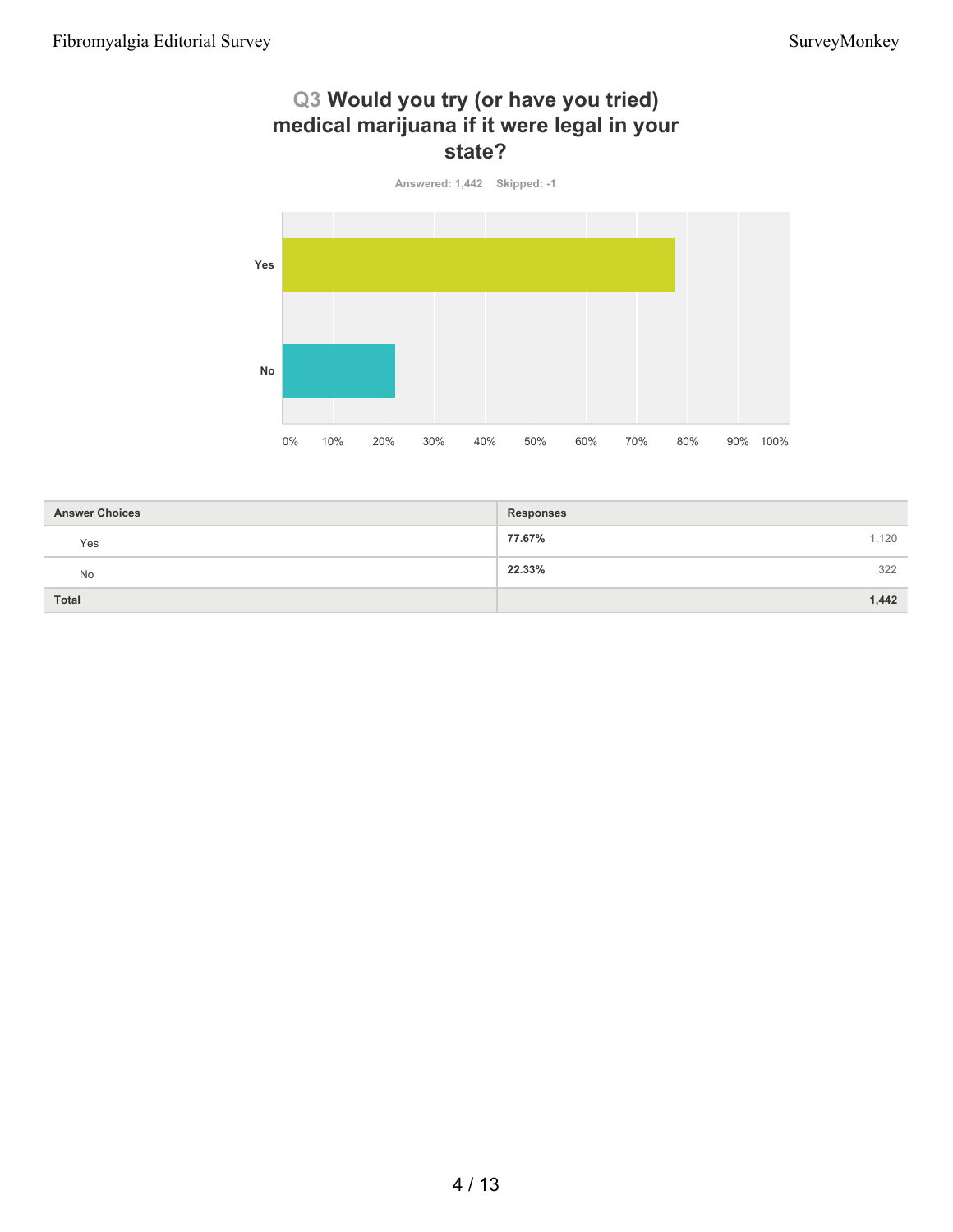

| <b>Answer Choices</b>                                                           |        |       |
|---------------------------------------------------------------------------------|--------|-------|
| Latest fibromyalgia research and treatments                                     | 89.11% | 1.285 |
| Interviews with fibromyalgia physicians, researchers, authors and other experts | 61.72% | 890   |
| Personal stories of how others are managing their fibromyalgia                  | 46.12% | 665   |
| Tips and advice for managing fibromyalgia                                       | 67.82% | 978   |
| Reviews of fibromyalgia-related books and products                              | 28.02% | 404   |
| Other (please specify)                                                          | 7.21%  | 104   |
| <b>Total Respondents: 1,442</b>                                                 |        |       |

| # | Other (please specify)                                                                                                                                                                                                                     | Date               |
|---|--------------------------------------------------------------------------------------------------------------------------------------------------------------------------------------------------------------------------------------------|--------------------|
|   | How to find a Geriatrician because they are trained in special health issues, not just for older people anymore.                                                                                                                           | 5/24/2016 9:53 AM  |
|   | Alternative and new pain treatments                                                                                                                                                                                                        | 5/24/2016 7:44 AM  |
| 3 | Access to medical marihuana                                                                                                                                                                                                                | 5/23/2016 11:22 PM |
|   | medicina! cannabis                                                                                                                                                                                                                         | 5/23/2016 8:12 PM  |
| 5 | Looking specifically at medication allergies - in chronic pain they took away my med that worked. I am allergic to all of<br>the others.                                                                                                   | 5/23/2016 7:45 PM  |
| 6 | Tips and advice are nice, but it seems to be the same generic tips everywhere. Unique tips and advice that actually<br>works would be great!                                                                                               | 5/23/2016 3:32 PM  |
|   | I used rubbing alcohol mixed with marajuana oil on my entire body and it worked better than opioids for getting rid of<br>the pain for a long period of time. It takes about an hour and a half to soak in, but the pain relief is amazing | 5/23/2016 7:01 AM  |
| 8 | Holistic approach.                                                                                                                                                                                                                         | 5/22/2016 6:05 AM  |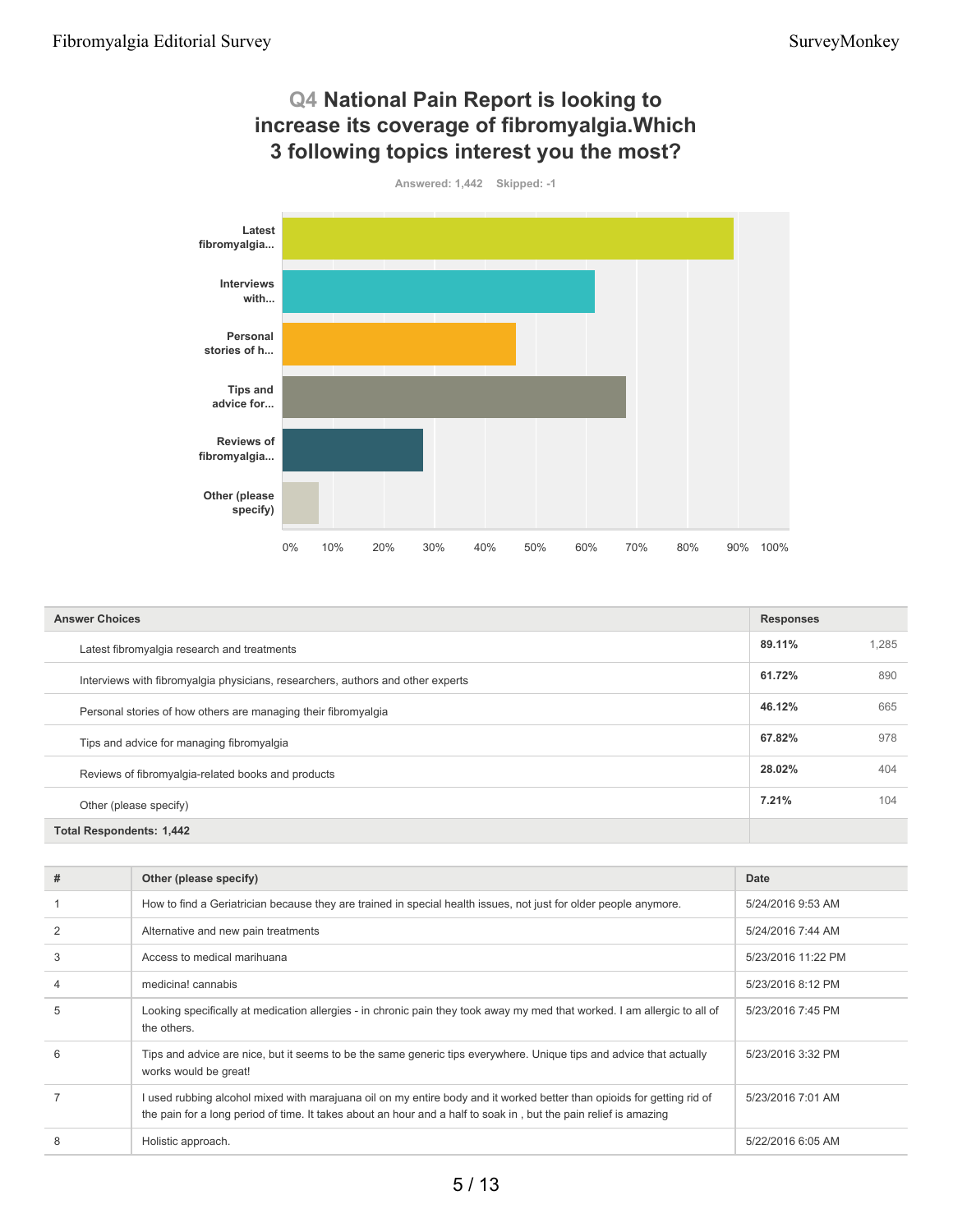| 9  | How to get help with financial issues for treatments.                                                                                                                                                                                                                             | 5/22/2016 4:36 AM  |
|----|-----------------------------------------------------------------------------------------------------------------------------------------------------------------------------------------------------------------------------------------------------------------------------------|--------------------|
| 10 | Having doctors understand without educating them and acceptance                                                                                                                                                                                                                   | 5/21/2016 10:57 PM |
| 11 | There are no experts.                                                                                                                                                                                                                                                             | 5/21/2016 8:26 PM  |
| 12 | Dealing with pain med refusal by the drs - addiction                                                                                                                                                                                                                              | 5/21/2016 6:59 PM  |
| 13 | Diet, supplements, meditation, spirituality etc                                                                                                                                                                                                                                   | 5/21/2016 6:51 PM  |
| 14 | Research the links on why people with Fibromyalgia have so many other diagnosis are alike and what it has to do with<br>Fibromyalgia.                                                                                                                                             | 5/21/2016 6:35 PM  |
| 15 | Real people study group I volunteer                                                                                                                                                                                                                                               | 5/21/2016 3:51 PM  |
| 16 | I like having this Facebook support group and would like more info on acupuncture!!                                                                                                                                                                                               | 5/21/2016 11:58 AM |
| 17 | what meds help with pain and exhaustion?                                                                                                                                                                                                                                          | 5/21/2016 11:46 AM |
| 18 | How to cope with fibro naturally (yoga, herbs etc)                                                                                                                                                                                                                                | 5/21/2016 10:33 AM |
| 19 | More pharmacologic treatments and awareness                                                                                                                                                                                                                                       | 5/21/2016 8:18 AM  |
| 20 | Legalizing medical marijuana.                                                                                                                                                                                                                                                     | 5/21/2016 8:11 AM  |
| 21 | Identification of doctors willing to manage fibromyalgia patients                                                                                                                                                                                                                 | 5/21/2016 7:07 AM  |
| 22 | Homeopathic remedies for fibromyalgia                                                                                                                                                                                                                                             | 5/21/2016 4:23 AM  |
| 23 | Available Resources by City, Mamong Connections (w/o being 'Sold' )                                                                                                                                                                                                               | 5/21/2016 12:03 AM |
| 24 | How much it increases over the years adding more illnesses!                                                                                                                                                                                                                       | 5/20/2016 11:41 PM |
| 25 | (medical marijuana) does help the pain pills did not workbut Live in N.J. and live in a smoke free building                                                                                                                                                                       | 5/20/2016 6:58 PM  |
| 26 | Doctors willing to allow patient use marijuana.                                                                                                                                                                                                                                   | 5/20/2016 5:47 PM  |
| 27 | More awareness and info on disability services                                                                                                                                                                                                                                    | 5/20/2016 5:03 PM  |
|    |                                                                                                                                                                                                                                                                                   |                    |
| 28 | Doctors actually wanting to help you figure out where exactly the pain stems from and actively having their (Dr.'s)<br>references. Internet access a WILLINGNESS to actual find the problem not to say oh its this here's some anti<br>inflammation meds see you in 3 months time | 5/20/2016 4:49 PM  |
| 29 | Options for pain relief for people who suffer fibro along with other disabillities                                                                                                                                                                                                | 5/20/2016 3:58 PM  |
| 30 | finding physician who knows something about fibromyalgia                                                                                                                                                                                                                          | 5/20/2016 3:43 PM  |
| 31 | the testimony of a Neurologist with FM.                                                                                                                                                                                                                                           | 5/20/2016 1:45 PM  |
| 32 | Info on why opioids are not a good treatment for fibro                                                                                                                                                                                                                            | 5/20/2016 12:02 PM |
| 33 | more tv coverage                                                                                                                                                                                                                                                                  | 5/20/2016 6:06 AM  |
| 34 | legalization of medical marijuana in WV                                                                                                                                                                                                                                           | 5/20/2016 5:41 AM  |
| 35 | recognition                                                                                                                                                                                                                                                                       | 5/20/2016 2:20 AM  |
| 36 | Ways to promote awareness to friends, family, co-workers                                                                                                                                                                                                                          | 5/19/2016 8:55 PM  |
| 37 | Research                                                                                                                                                                                                                                                                          | 5/19/2016 8:10 PM  |
| 38 | Reports from people using marijuana oil in lotion!                                                                                                                                                                                                                                | 5/19/2016 7:21 PM  |
| 39 | Some how teaching others to at be empathetic or understanding not trying to fix me. I do that enough for myself.                                                                                                                                                                  | 5/19/2016 5:57 PM  |
| 40 | Tips for working full time with Fibromyalgia                                                                                                                                                                                                                                      | 5/19/2016 5:04 PM  |
| 41 | When the latest cure is available                                                                                                                                                                                                                                                 | 5/19/2016 3:09 PM  |
| 42 | Drs try different meds - but they do t know the feeling and ea h person is different in how their body can tolerate pain<br>and meds -                                                                                                                                            | 5/19/2016 2:12 PM  |
| 43 | Just find a cure - not interested in hearing others whine and rant about their lives                                                                                                                                                                                              | 5/19/2016 1:27 PM  |
| 44 | Drs that treat it                                                                                                                                                                                                                                                                 | 5/19/2016 1:07 PM  |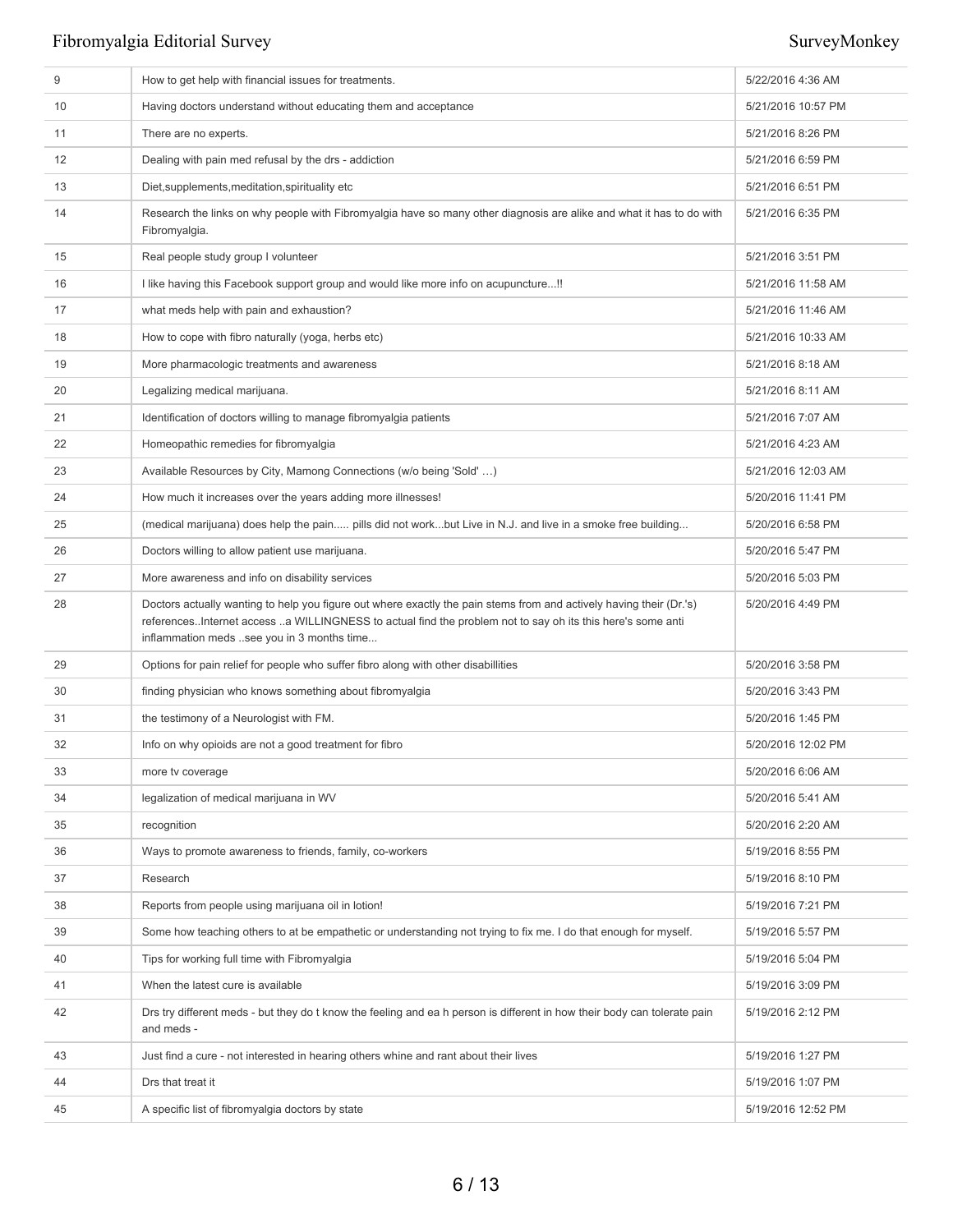| 46 | Changing the mindset of Legislative bodies who believe that keeping opioids from legitimate patients. This is<br>outrageous                                                         | 5/19/2016 12:15 PM |
|----|-------------------------------------------------------------------------------------------------------------------------------------------------------------------------------------|--------------------|
| 47 | A push by organizations that advocate for folks with chronic pain to have alternative therapies, such as accupuncture,<br>to be covered by insurance, especially Medicare/Medicaid. | 5/19/2016 11:01 AM |
| 48 | New drugs                                                                                                                                                                           | 5/19/2016 10:53 AM |
| 49 | Marijuana treatment                                                                                                                                                                 | 5/19/2016 10:50 AM |
| 50 | educating the government on allowing treatment for chronic pain                                                                                                                     | 5/19/2016 10:13 AM |
| 51 | Research for medical marajuana                                                                                                                                                      | 5/19/2016 10:11 AM |
| 52 | Updating info in the political process of fibromyalgia for example : social security now considers fibromyalgia a legal<br>disability, CDC changing opiod guidelines                | 5/19/2016 9:07 AM  |
| 53 | Awareness to encourage more research                                                                                                                                                | 5/19/2016 8:58 AM  |
| 54 | to be heard by my doctors who look down on me and don't believe I should get pain help                                                                                              | 5/19/2016 7:59 AM  |
| 55 | Medicinal cannabis and fibromyalgia                                                                                                                                                 | 5/19/2016 7:34 AM  |
| 56 | <b>Educating doctors</b>                                                                                                                                                            | 5/19/2016 6:00 AM  |
| 57 | Support groups                                                                                                                                                                      | 5/19/2016 5:54 AM  |
| 58 | Highlight various marijuana strains and how they benefit the fibromyalgia patient. Stop aiding/allowing the<br>pharmaceutical industry to push harmful drugs.                       | 5/19/2016 4:47 AM  |
| 59 | Referals to Fibro doctors !                                                                                                                                                         | 5/19/2016 12:42 AM |
| 60 | Nothing else interests me, the interviews don't even interest me!                                                                                                                   | 5/18/2016 11:46 PM |
| 61 | treatment of depression associated with chronic pain as well as suicide prevention due to Opioids being taken away &<br>quality of life diminishing.                                | 5/18/2016 8:21 PM  |
| 62 | Information & training for doctors so we can actually get support & help.                                                                                                           | 5/18/2016 3:07 PM  |
| 63 | Interviews with congressional members and those who are attacking access to opioids for care-DEA, FDA &CDC                                                                          | 5/18/2016 10:25 AM |
| 64 | More recognition of the all-consuming fatigue                                                                                                                                       | 5/18/2016 1:49 AM  |
| 65 | Help for fatigue                                                                                                                                                                    | 5/18/2016 1:47 AM  |
| 66 | medical mmj                                                                                                                                                                         | 5/17/2016 10:42 PM |
| 67 | research on causes and cures                                                                                                                                                        | 5/17/2016 9:10 PM  |
| 68 | ways to get relief from the pain without Rx                                                                                                                                         | 5/17/2016 7:47 PM  |
| 69 | Association/connection with Ankylosing spondylitis and osteoarthritis                                                                                                               | 5/17/2016 5:27 PM  |
| 70 | I have found & gotten great results from Dr Axe advice. His Vitamins and supplements for fibro have helped! He has a<br>web site.                                                   | 5/17/2016 12:21 PM |
| 71 | Medical marijuana                                                                                                                                                                   | 5/17/2016 9:48 AM  |
| 72 | Marjuana                                                                                                                                                                            | 5/17/2016 5:28 AM  |
| 73 | Info on medical trials                                                                                                                                                              | 5/15/2016 2:35 AM  |
| 74 | coping with fibromyalgia mentally                                                                                                                                                   | 5/14/2016 2:49 PM  |
| 75 | Medical marijuana                                                                                                                                                                   | 5/14/2016 12:48 PM |
| 76 | Latest on pain management available                                                                                                                                                 | 5/14/2016 8:21 AM  |
| 77 | New medications                                                                                                                                                                     | 5/14/2016 6:50 AM  |
| 78 | Make a documentary with physicians and real patients getting interviewed.                                                                                                           | 5/13/2016 11:14 PM |
| 79 | Fibro/CFS/ME connection                                                                                                                                                             | 5/13/2016 8:06 PM  |
| 80 | Further and formalized consideration of the mental/emotional/spiritual aspects, correlations, risk factors, and so forth                                                            | 5/13/2016 7:19 PM  |
| 81 | Find out if Fibromyalgia pain will subside if severe chronic pain issue is resolved with nerve block device                                                                         | 5/13/2016 5:35 PM  |
| 82 | None medicinal sleep help                                                                                                                                                           | 5/13/2016 3:38 PM  |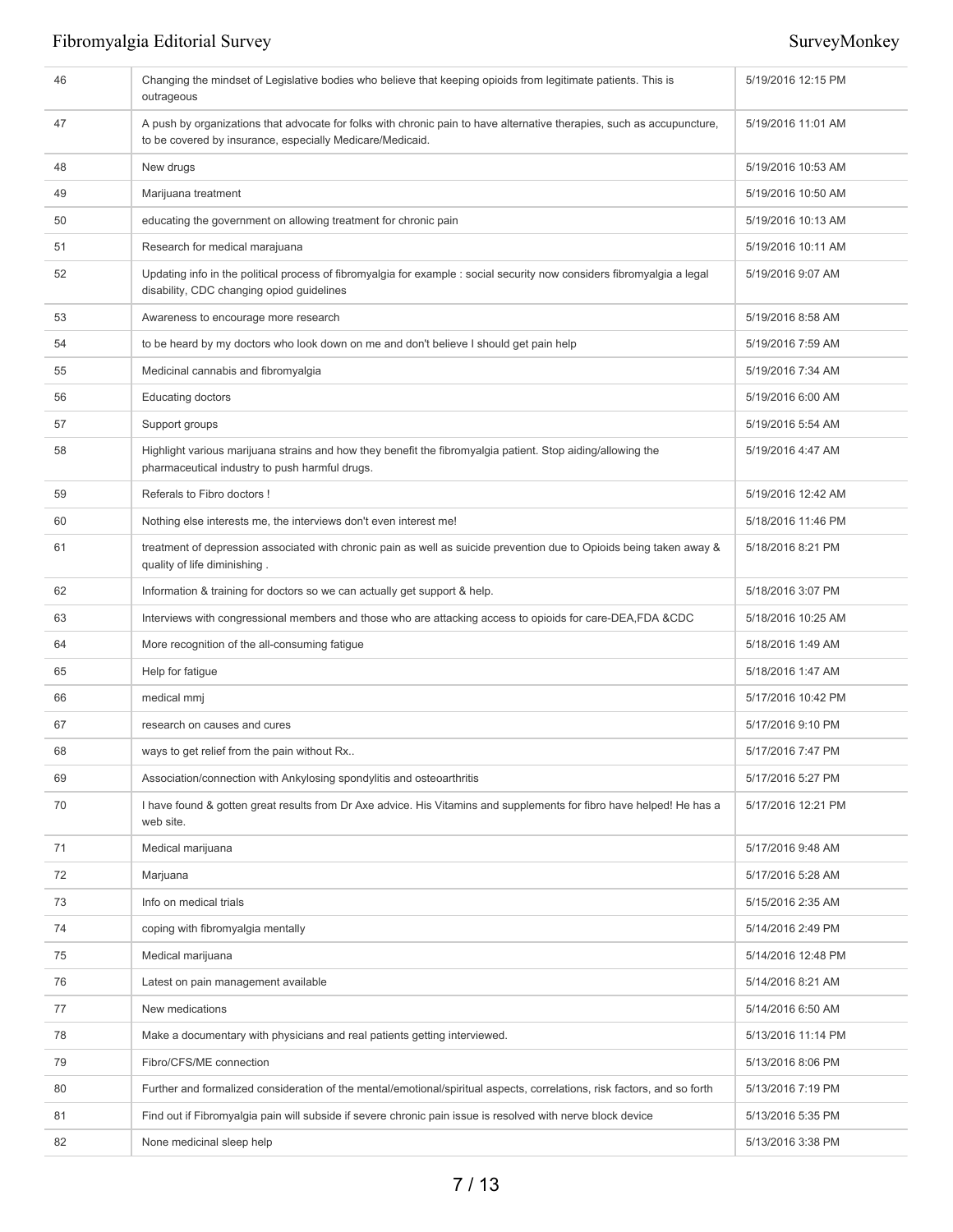| 83  | New medications                                                                                                                                                                                                                                                                                                                                                                                                                                                                                                                                                                                                                                                                                                                                                                                                                                                                                                                                                                                                                                                                                                                                                | 5/13/2016 9:54 AM  |
|-----|----------------------------------------------------------------------------------------------------------------------------------------------------------------------------------------------------------------------------------------------------------------------------------------------------------------------------------------------------------------------------------------------------------------------------------------------------------------------------------------------------------------------------------------------------------------------------------------------------------------------------------------------------------------------------------------------------------------------------------------------------------------------------------------------------------------------------------------------------------------------------------------------------------------------------------------------------------------------------------------------------------------------------------------------------------------------------------------------------------------------------------------------------------------|--------------------|
| 84  | Post traumatic fibro issues                                                                                                                                                                                                                                                                                                                                                                                                                                                                                                                                                                                                                                                                                                                                                                                                                                                                                                                                                                                                                                                                                                                                    | 5/13/2016 8:11 AM  |
| 85  | Making medical marijuana legal and a Ford able in every state                                                                                                                                                                                                                                                                                                                                                                                                                                                                                                                                                                                                                                                                                                                                                                                                                                                                                                                                                                                                                                                                                                  | 5/13/2016 7:29 AM  |
| 86  | Dealing with fibro as well as other disabilities like CRPS, CFS, DDD, CPS, TMJ and more when the medicantion that<br>works is being taken away due to the government.                                                                                                                                                                                                                                                                                                                                                                                                                                                                                                                                                                                                                                                                                                                                                                                                                                                                                                                                                                                          | 5/13/2016 4:26 AM  |
| 87  | drug info                                                                                                                                                                                                                                                                                                                                                                                                                                                                                                                                                                                                                                                                                                                                                                                                                                                                                                                                                                                                                                                                                                                                                      | 5/13/2016 1:10 AM  |
| 88  | Medical coverage for alternative therapies                                                                                                                                                                                                                                                                                                                                                                                                                                                                                                                                                                                                                                                                                                                                                                                                                                                                                                                                                                                                                                                                                                                     | 5/12/2016 10:15 PM |
| 89  | Natural & alternative treatments                                                                                                                                                                                                                                                                                                                                                                                                                                                                                                                                                                                                                                                                                                                                                                                                                                                                                                                                                                                                                                                                                                                               | 5/12/2016 6:22 PM  |
| 90  | Some way to publicize the difficulty FM patients have in finding doctors willing to work with us, willing, maybe, to<br>prescribe opiates if all else has failed. I also want to know if this is an EPIDEMIC. When I was young I never knew or<br>even knew of anyone with FM. Now I know, and meet, people who have it all the time.                                                                                                                                                                                                                                                                                                                                                                                                                                                                                                                                                                                                                                                                                                                                                                                                                          | 5/12/2016 4:14 PM  |
| 91  | more research with medical marijuana & also with THC content                                                                                                                                                                                                                                                                                                                                                                                                                                                                                                                                                                                                                                                                                                                                                                                                                                                                                                                                                                                                                                                                                                   | 5/12/2016 1:28 PM  |
| 92  | Fibromyalgia treatment in other countries.                                                                                                                                                                                                                                                                                                                                                                                                                                                                                                                                                                                                                                                                                                                                                                                                                                                                                                                                                                                                                                                                                                                     | 5/12/2016 12:17 PM |
| 93  | Reports on general chronic pain issues, including Fibromyalgia, but not limited to just Fibro.                                                                                                                                                                                                                                                                                                                                                                                                                                                                                                                                                                                                                                                                                                                                                                                                                                                                                                                                                                                                                                                                 | 5/12/2016 12:11 PM |
| 94  | herbal help                                                                                                                                                                                                                                                                                                                                                                                                                                                                                                                                                                                                                                                                                                                                                                                                                                                                                                                                                                                                                                                                                                                                                    | 5/12/2016 10:17 AM |
| 95  | Had it for 40 years, anything that reflects a cure.                                                                                                                                                                                                                                                                                                                                                                                                                                                                                                                                                                                                                                                                                                                                                                                                                                                                                                                                                                                                                                                                                                            | 5/12/2016 9:55 AM  |
| 96  | Non preachy, non judgmental, personal stories, but not all success stories because it just doesn't happen that often so<br>it makes the rest of us who try the protocols feel like failures for not getting better.                                                                                                                                                                                                                                                                                                                                                                                                                                                                                                                                                                                                                                                                                                                                                                                                                                                                                                                                            | 5/12/2016 9:09 AM  |
| 97  | Educating all medical providers to dispell misconceptions about fibromyalgia and fibromyalgia patients                                                                                                                                                                                                                                                                                                                                                                                                                                                                                                                                                                                                                                                                                                                                                                                                                                                                                                                                                                                                                                                         | 5/12/2016 8:47 AM  |
| 98  | an unbiased review/study of the value of opioid and fibro. Medication listed above vs opoids and the harm on organs<br>taken long term. I have been on oxycontin since it was released. Same dose with no harm to my body. The first time I<br>tried Lyrica the side affects were terrible. I do not trust the drugs that are new. I see that people are against opoids and<br>there are no studies that has a reason why there not accepted. They can't do that study because they don't have the<br>answer as to what fibromyalgia is, just conjecture. I am 71 yrs old and have lots of experience; FM runs in my family.                                                                                                                                                                                                                                                                                                                                                                                                                                                                                                                                   | 5/12/2016 8:21 AM  |
| 99  | Misdiagnosed/mistreated Fibro actually being something else                                                                                                                                                                                                                                                                                                                                                                                                                                                                                                                                                                                                                                                                                                                                                                                                                                                                                                                                                                                                                                                                                                    | 5/12/2016 7:58 AM  |
| 100 | Spread awareness in the medical community (have had horrible + traumatic experiences with Doctors, "Specialists",<br>health "care" providers and the ER)!                                                                                                                                                                                                                                                                                                                                                                                                                                                                                                                                                                                                                                                                                                                                                                                                                                                                                                                                                                                                      | 5/12/2016 7:39 AM  |
| 101 | ways to get fibromyalgia covered as a disability; ways to get alternative treatments such as massage covered by<br>insurance, and ways to get the general public and doctors to understand we are not making the disease up and it may<br>not be related to some trauma, etc. that is just maybe a physical disease.                                                                                                                                                                                                                                                                                                                                                                                                                                                                                                                                                                                                                                                                                                                                                                                                                                           | 5/12/2016 7:08 AM  |
| 102 | People that also take meds that I do and what they use                                                                                                                                                                                                                                                                                                                                                                                                                                                                                                                                                                                                                                                                                                                                                                                                                                                                                                                                                                                                                                                                                                         | 5/12/2016 5:49 AM  |
| 103 | How there are other conditions not separated out link CMPD. I have FM dx but all meds for FM as CNS psychological<br>illness don't work. Cymbalta and Savella made pain worse as my heart rate skyrockets. FM is different from chronic<br>myofascial pain and dysfunction. (See Travell and Simons initial work, now Devin Starlynal and others). I have a FM<br>dx but it doesn't fit. CMPD MUST be separated. I have a doctor who doesn't acknowledge the difference but treats the<br>differences. I have PT who acknowledges and treats the difference through dry needling. If didn't, I'd be hopeless. SO<br>many people only get the FM dx (which is still somewhat wastebasket dx and treated as psychological). I was nowhere<br>near depressed when I started getting the pain. Years of pain can cause depression and this needs to be recognized,<br>not the other way around. Of, course I'm going to get unhappy when years of pain aren't addressed, stigmatized and<br>take away a life. It's not always depression first. Primarily, though CMPD must be acknowledged, separated from FM<br>and treatment taught in basic medical education. | 5/12/2016 5:19 AM  |
| 104 | Marijuana treatment                                                                                                                                                                                                                                                                                                                                                                                                                                                                                                                                                                                                                                                                                                                                                                                                                                                                                                                                                                                                                                                                                                                                            | 5/12/2016 4:51 AM  |
|     |                                                                                                                                                                                                                                                                                                                                                                                                                                                                                                                                                                                                                                                                                                                                                                                                                                                                                                                                                                                                                                                                                                                                                                |                    |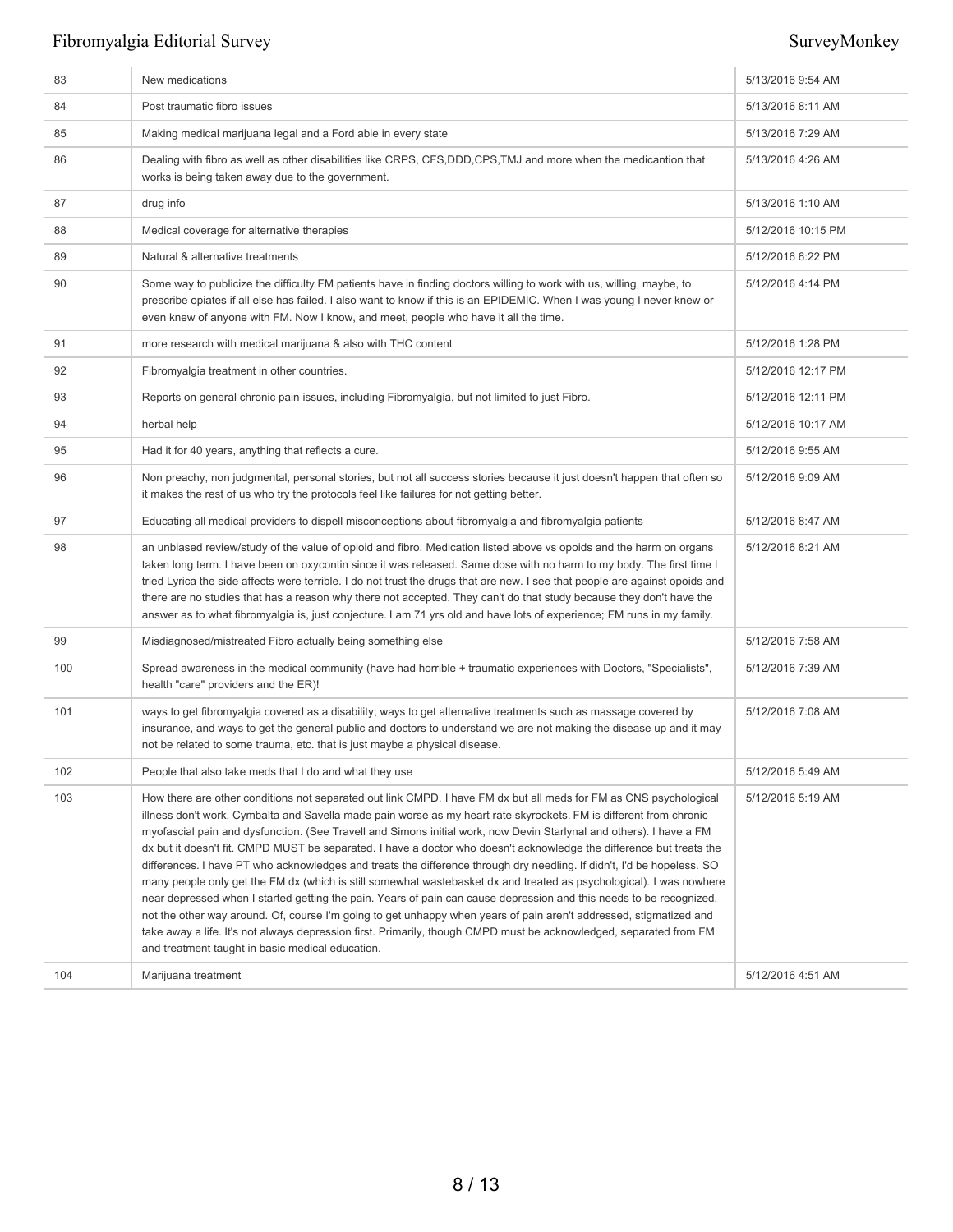## **Q5 Have you been able to find a fibromyalgia doctor who takes your condition seriously and gives you appropriate treatment?**



| <b>Answer Choices</b> | <b>Responses</b> |
|-----------------------|------------------|
| Yes                   | 813<br>56.38%    |
| No                    | 43.62%<br>629    |
| <b>Total</b>          | 1,442            |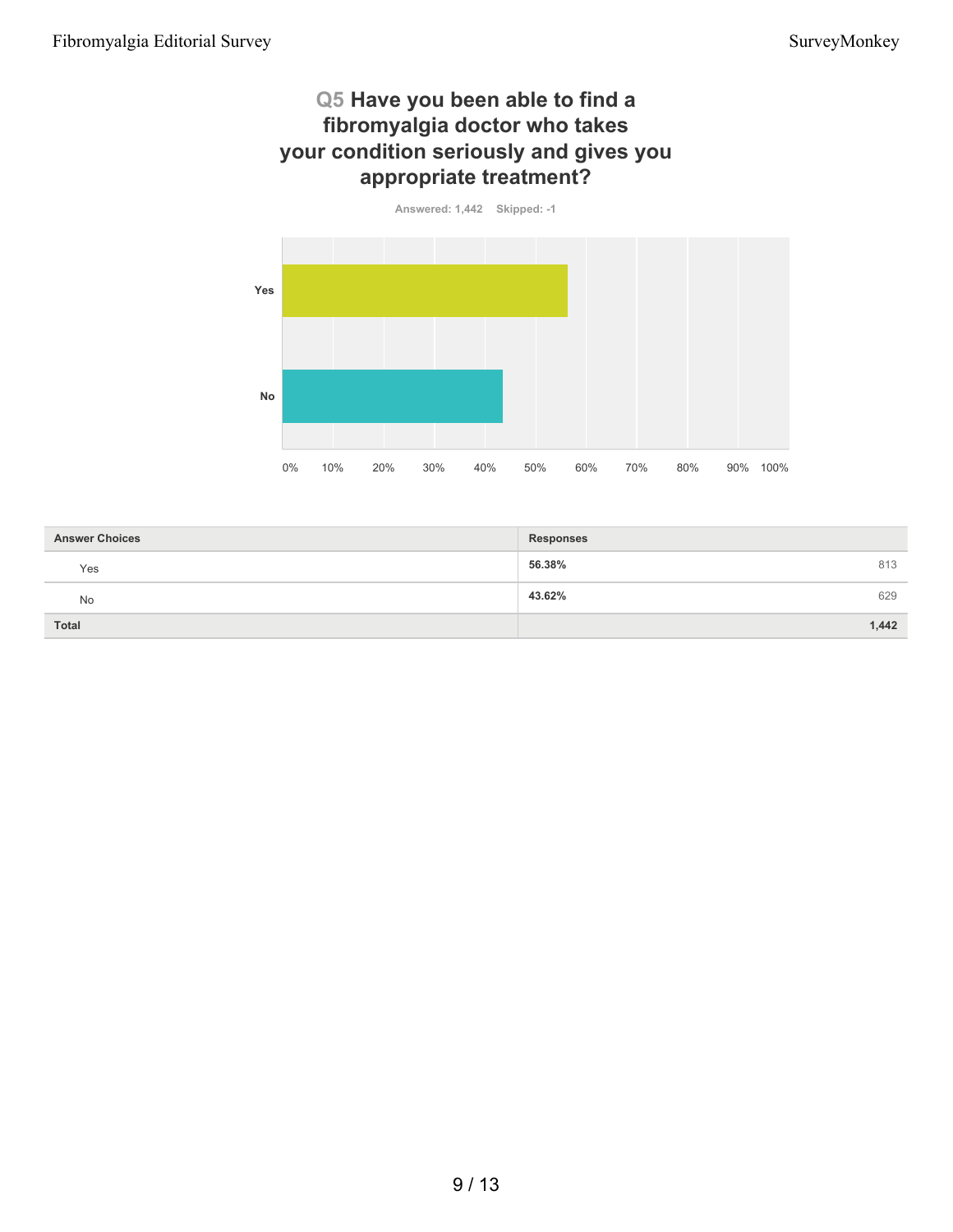

# **Q6 Are you employed?**

| <b>Answer Choices</b>                       | <b>Responses</b> |
|---------------------------------------------|------------------|
| Yes. Full time.                             | 21.50%<br>310    |
| Yes. Part time.                             | 11.17%<br>161    |
| I'm not able to work due to health reasons. | 58.25%<br>840    |
| I don't work for other reasons.             | $9.08\%$<br>131  |
| <b>Total</b>                                | 1,442            |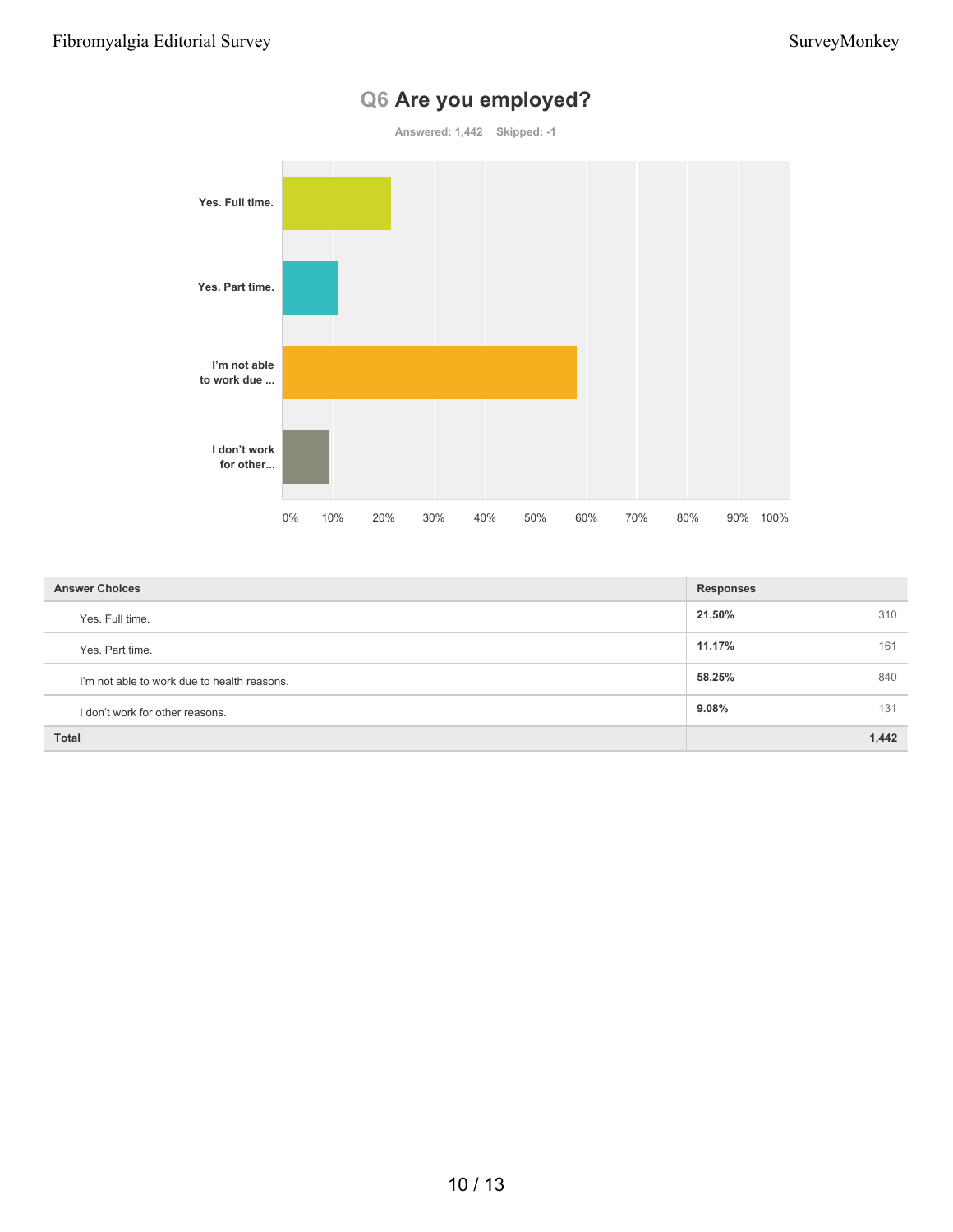

| <b>Answer Choices</b> | <b>Responses</b> |
|-----------------------|------------------|
| Yes                   | 315<br>21.84%    |
| Some of them          | 985<br>68.31%    |
| No                    | 142<br>9.85%     |
| Total                 | 1,442            |

# **Q7 Are your family and friends**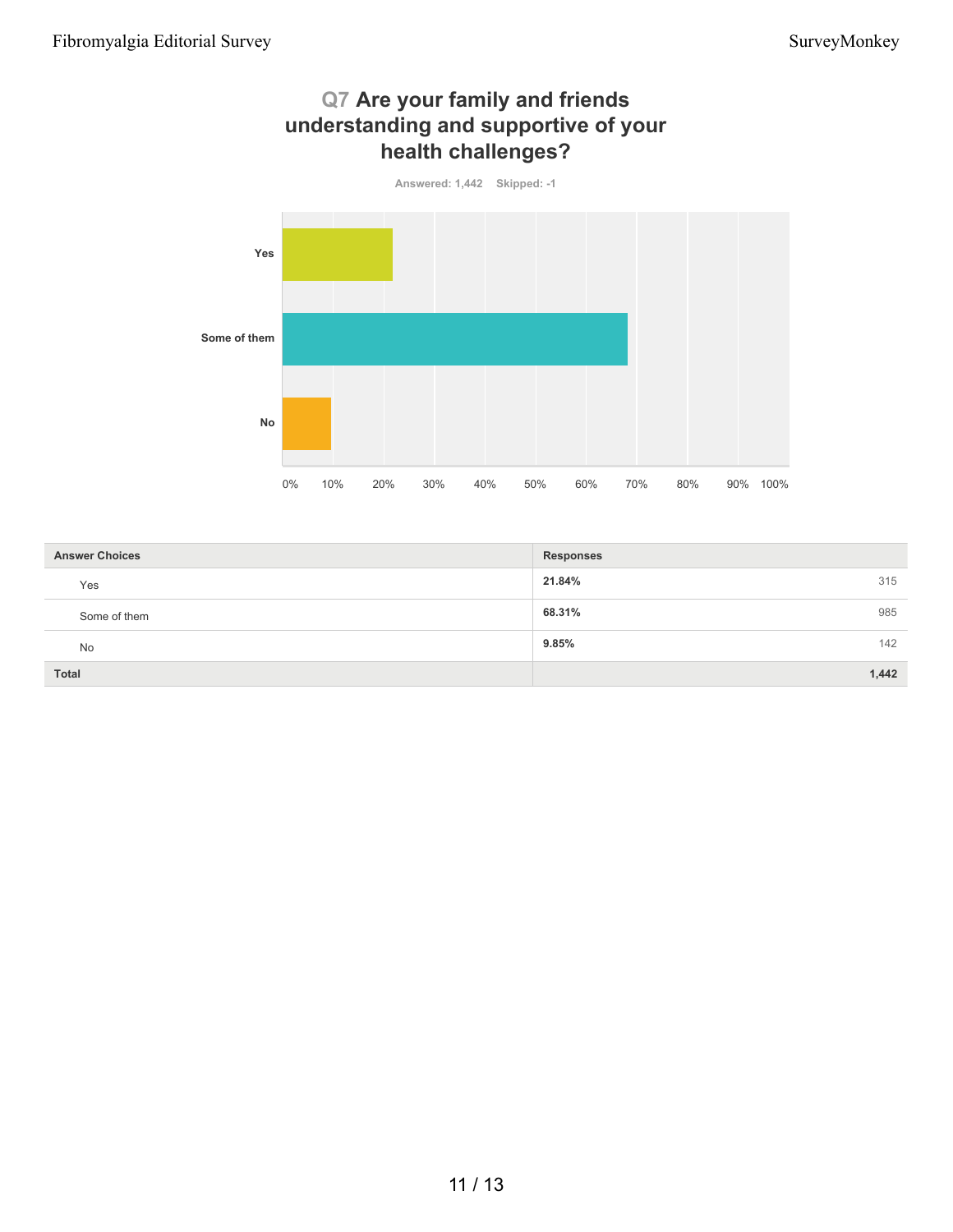# **Q8 What is your gender?**

**Answered: 1,442 Skipped: -1**



| <b>Answer Choices</b> | <b>Responses</b> |       |
|-----------------------|------------------|-------|
| Male                  | 4.51%            | 65    |
| Female                | 95.49%           | 1.377 |
| <b>Total</b>          |                  | 1,442 |